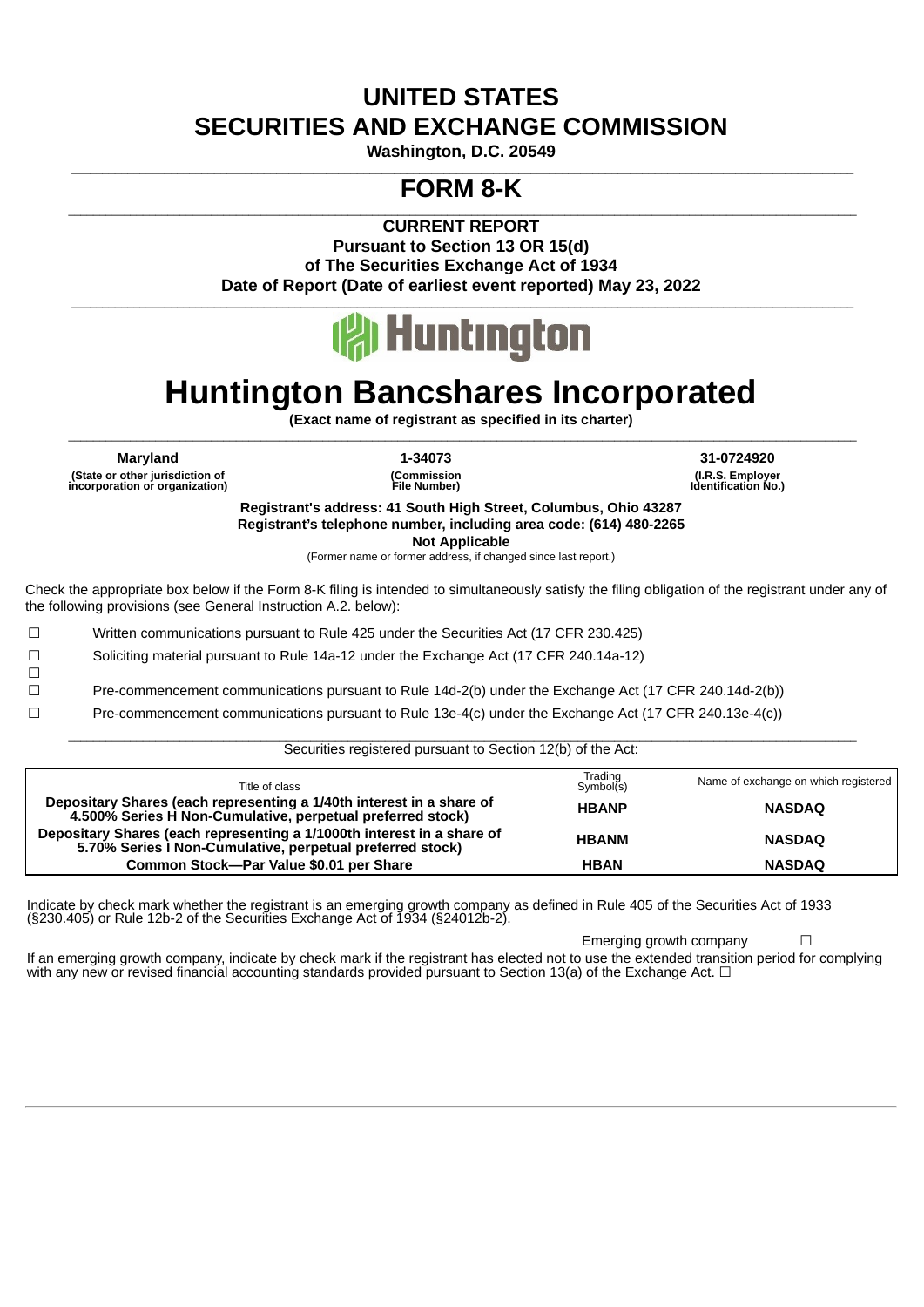#### Item 5.02 Departure of Directors or Certain Officers; Election of Directors; Appointment of Certain Officers; Compensatory **Arrangements of Certain Officers.**

On May 23, 2022, Huntington Bancshares Incorporated ("Huntington" or the "Company") and Thomas C. Shafer agreed that Mr. Shafer will retire from the Company effective December 31, 2022. Mr. Shafer will step down from his role as the Company's Senior Executive Vice President and Co-President, Commercial Bank, effective June 30, 2022, and will continue to serve as Senior Executive Vice President in a senior advisory capacity for the Company from July 1, 2022 through the end of the Company's fiscal year. As of July 1, 2022, Scott Kleinman will be President, Commercial Bank. Upon his retirement on December 31, 2022, Mr. Shafer will be eligible to receive the preexisting benefits applicable to him under his Retention Letter with Huntington, dated as of February 1, 2021, and vesting of his equity and equity-based awards in accordance with their terms. Mr. Shafer will also remain eligible to receive a 2022 bonus under the Company's Management Incentive Plan, based on the achievement of the applicable corporate and individual performance goals, in each case as determined by the Compensation Committee of Huntington's Board of Directors in the ordinary course.